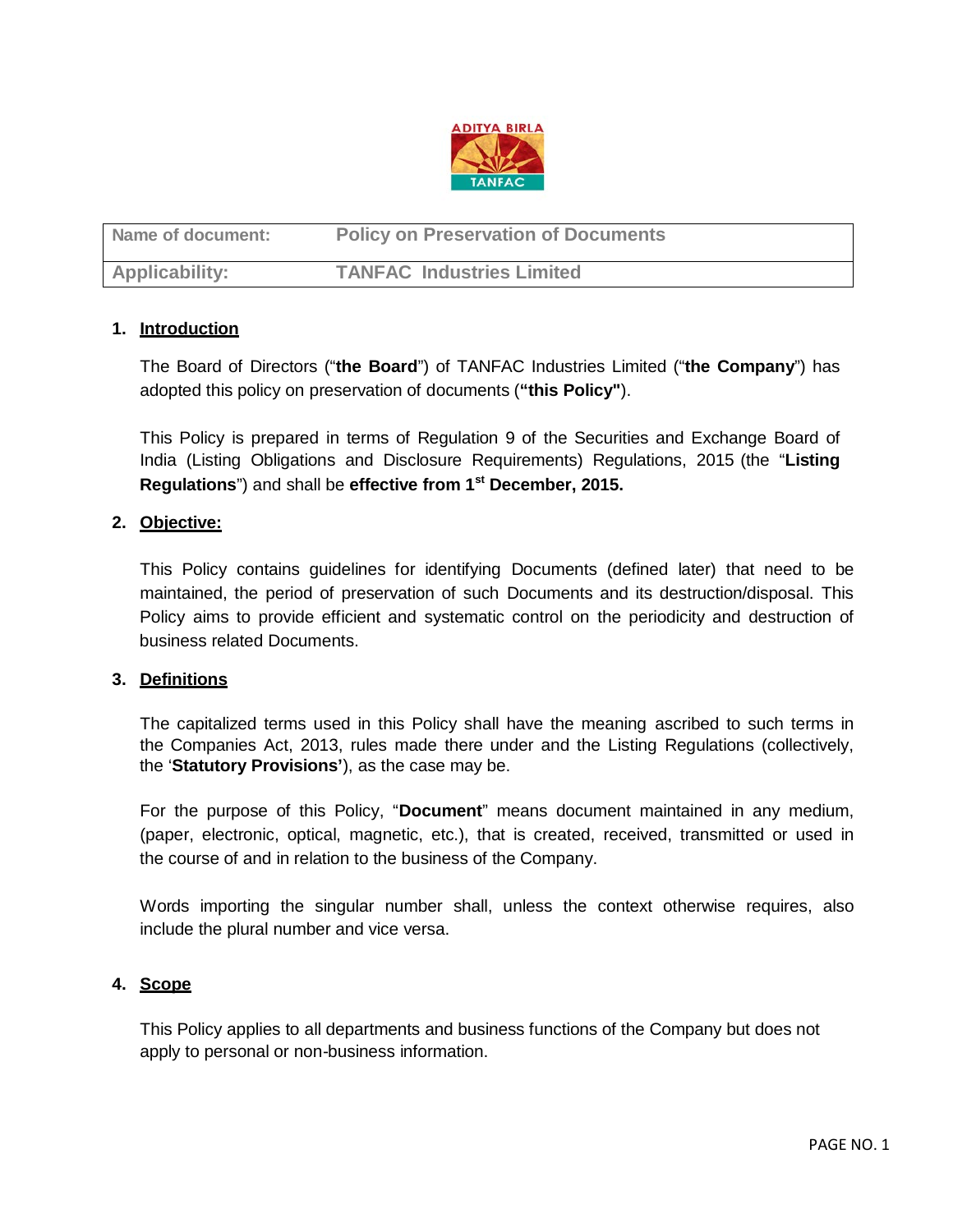# **5. Periodicity of preservation of Documents**

| <b>Document</b>            |                                                                                                                                                                                                                                                                                                                                                                                                                                                                                                                                                                                                                                                                                                                                                 | <b>Preservation</b>                                                                                                | Mode of                                      |
|----------------------------|-------------------------------------------------------------------------------------------------------------------------------------------------------------------------------------------------------------------------------------------------------------------------------------------------------------------------------------------------------------------------------------------------------------------------------------------------------------------------------------------------------------------------------------------------------------------------------------------------------------------------------------------------------------------------------------------------------------------------------------------------|--------------------------------------------------------------------------------------------------------------------|----------------------------------------------|
| Category                   | <b>Document type</b>                                                                                                                                                                                                                                                                                                                                                                                                                                                                                                                                                                                                                                                                                                                            | period                                                                                                             | preservation                                 |
| Company<br>Operations      | Memorandum<br>$\sqrt{2}$<br><b>Articles</b><br><b>of</b><br>$\bullet$<br>Association<br>Certificate of incorporation<br>$\bullet$<br>Certificate<br>of<br>commencement<br>οf<br>business<br>Licenses, certificates, approvals and<br>$\bullet$<br>documents<br>other such<br>issued<br>by<br>Central/State Government<br>and<br>any<br>other statutory and/or regulatory body<br>Orders,<br>judgements<br>of<br>judicial<br>٠<br>authorities<br>Policies, Charters and Codes of the<br>Company<br><b>Other related Documents</b>                                                                                                                                                                                                                | Permanent                                                                                                          | Physical and/<br><b>or</b><br>electronically |
| Tax and Finance<br>records | • Books of accounts, including inter-alia,<br>financial statements, vouchers<br>relevant to entry<br>in books of<br>audit<br>records,<br>accounts,<br>invoices,<br>expense records, bank records etc. in<br>accordance<br>with<br>the<br>applicable<br>provisions of Companies Act, 2013,<br>other<br>Income<br>tax<br>Act,<br>and<br>any<br>applicable laws.<br>• Application/correspondence with various<br>Direct and Indirect tax authorities<br>• Excise invoices / bills / challans<br>• Returns and Assessment Records<br>Sales Tax documents<br>• All copies of registrations<br>• Loan related Documents<br>• Agreements pertaining to securities<br>• Documents related to all other<br>taxes and duties<br>• Other related Documents | Eight<br>financial<br>years or such<br>period as may<br>be specified<br>under<br>applicable<br>law/statute<br>etc. | Physical and/<br>or<br>electronically        |

The below guidelines shall be followed for proper preservation of documents.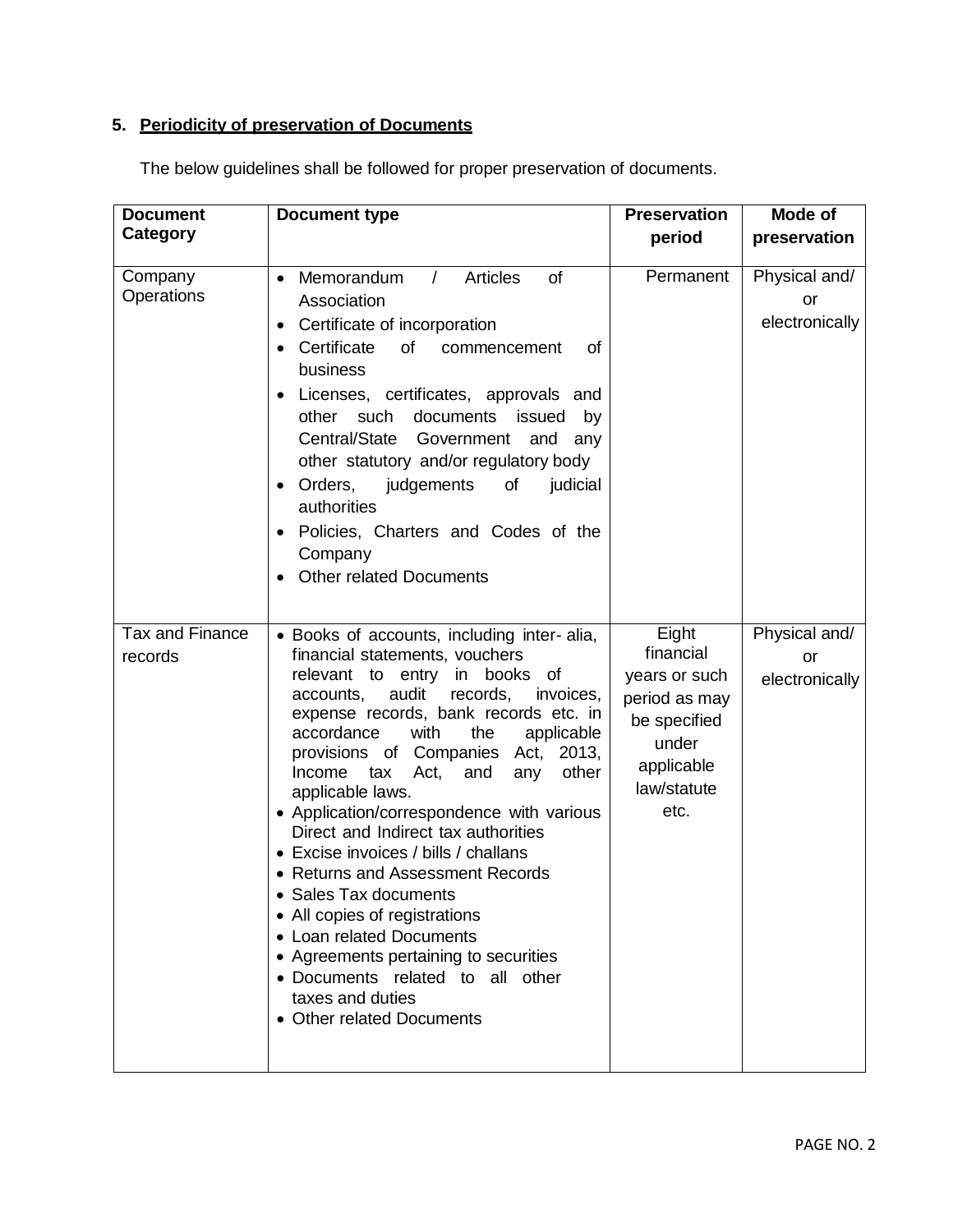| Secretarial | Notice, agenda and notes to agenda<br>$\bullet$<br>of meetings of the Board and its<br>Committees<br>Minutes of the meetings of the Board of<br>Directors and of its Committees<br>Minutes of all meetings of shareholders                                                                                                                                                                                                                                                                                                                                                                                                                                                                                                                                                                                                                                                         |                             |                                       |
|-------------|------------------------------------------------------------------------------------------------------------------------------------------------------------------------------------------------------------------------------------------------------------------------------------------------------------------------------------------------------------------------------------------------------------------------------------------------------------------------------------------------------------------------------------------------------------------------------------------------------------------------------------------------------------------------------------------------------------------------------------------------------------------------------------------------------------------------------------------------------------------------------------|-----------------------------|---------------------------------------|
| records     | Office copies of Notices, scrutinizer's<br>report and other documents related to<br>meetings of shareholders/ creditors of the<br>Company<br>Attendance register of the meetings of<br>the Board and its Committees<br>Statutory Registers, indices, returns, forms<br>as required under various applicable laws<br>/ statutes / regulations etc.<br>Statutory filings<br>with<br><b>Stock</b><br>the<br>Exchanges, SEBI, Ministry of Corporate<br>Affairs, Reserve Bank of India and any<br>other statutory/ regulatory authority<br>Applications and approvals for issuance<br>and listing of securities<br>Press releases, publicly filed documents<br>$\bullet$<br>Land title deeds/documents/receipts<br>Other<br><b>Documents</b><br>required<br>be<br>to<br>permanently<br>preserved<br>under<br>any<br>applicable law/regulation/statute etc.<br>• Other related Documents | Permanent                   | Physical and/<br>or<br>electronically |
|             | Documents specified to be preserved<br>for eight financial years under any<br>applicable law/regulation/statute etc.                                                                                                                                                                                                                                                                                                                                                                                                                                                                                                                                                                                                                                                                                                                                                               | Eight<br>financial<br>years | Physical and/<br>or<br>electronically |
|             | relating to unclaimed/unpaid<br>Details<br>divided                                                                                                                                                                                                                                                                                                                                                                                                                                                                                                                                                                                                                                                                                                                                                                                                                                 | Seven years                 | Physical and/<br>or<br>electronically |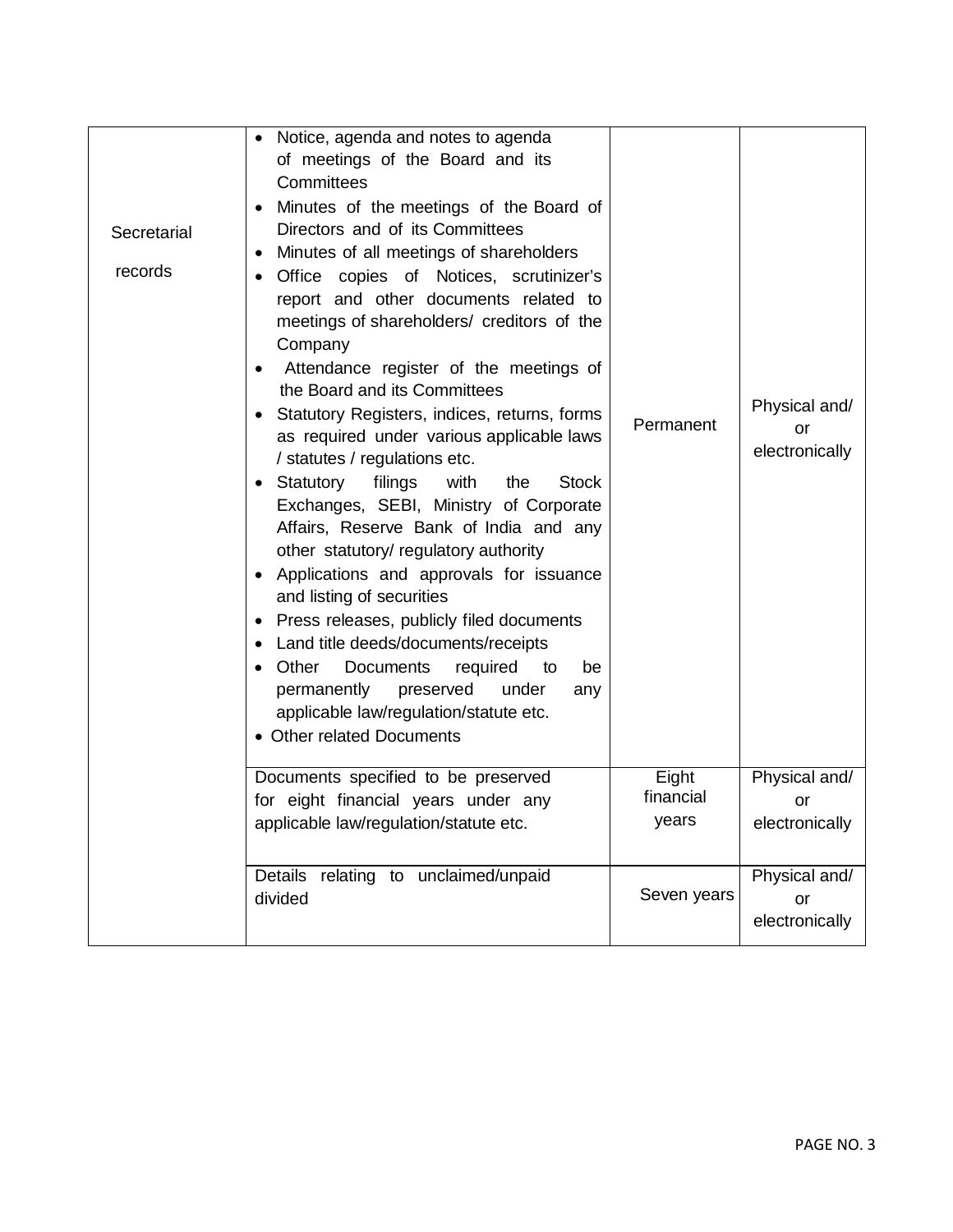|                                                | Executed<br>copies<br>of<br>contracts/<br>agreements entered by the Company                                                                                                                                                                                                                                                                                                                                                     | Five years<br>beyond the life of the<br>contract or such period<br>may be as specified<br>under applicable<br>law/statute etc.               | Physical<br>and/ or<br>electronically |
|------------------------------------------------|---------------------------------------------------------------------------------------------------------------------------------------------------------------------------------------------------------------------------------------------------------------------------------------------------------------------------------------------------------------------------------------------------------------------------------|----------------------------------------------------------------------------------------------------------------------------------------------|---------------------------------------|
| Legal                                          | business<br>• Documents<br>relating<br>to<br>projects/contracts/bids<br>• Case file of all disputes with different<br>authorities.<br>• Registration/renewal Documents<br>• Documents relating to development<br>of intellectual property<br>Documents<br>$\bullet$ All<br>containing<br>trade<br>secrets<br>• Original and supplementary<br>license<br>user agreements<br>• Other related Documents                            | Permanent                                                                                                                                    | Physical<br>and/or<br>electronically  |
|                                                | Documents are relevant to litigation or<br>any potential litigation (dispute that may<br>result<br>in<br>litigation),<br>claim,<br>audit,<br>investigation or enforcement action.                                                                                                                                                                                                                                               | Until the Legal<br>Department of the<br>Company determines in<br>writing that such<br>Documents are no<br>longer needed.                     | Physical<br>and/or<br>electronically  |
| Production,<br>purchases<br>related<br>records | • Production<br>production<br>procedures,<br>system based<br>records, MIS,<br>data,<br>yield, rejections etc.<br>production<br>$\bullet$ Other<br>related<br>records<br>required to be maintained under any<br>applicable law/statute etc.<br>• Purchase<br>orders,<br>rate<br>annual<br>contracts, quotations and comparative<br>quotation analysis etc.<br>. Bill of entry/bill of lading, shipping bill,<br>airway bill etc. | Eight financial<br>years or such period<br>as may be specified<br>under applicable<br>law/statute etc.                                       | Physical<br>and/or<br>electronically  |
| Strategy /<br>Projects                         | • Documents relating to P rojects<br>· Statistical information, negotiation<br>drafts, analysis reports etc.<br>• Other related documents                                                                                                                                                                                                                                                                                       | Five years<br>beyond the life of the<br>project/assignment or<br>such period as may be<br>specified under<br>applicable law/<br>statute etc. | Physical<br>and/or<br>electronically  |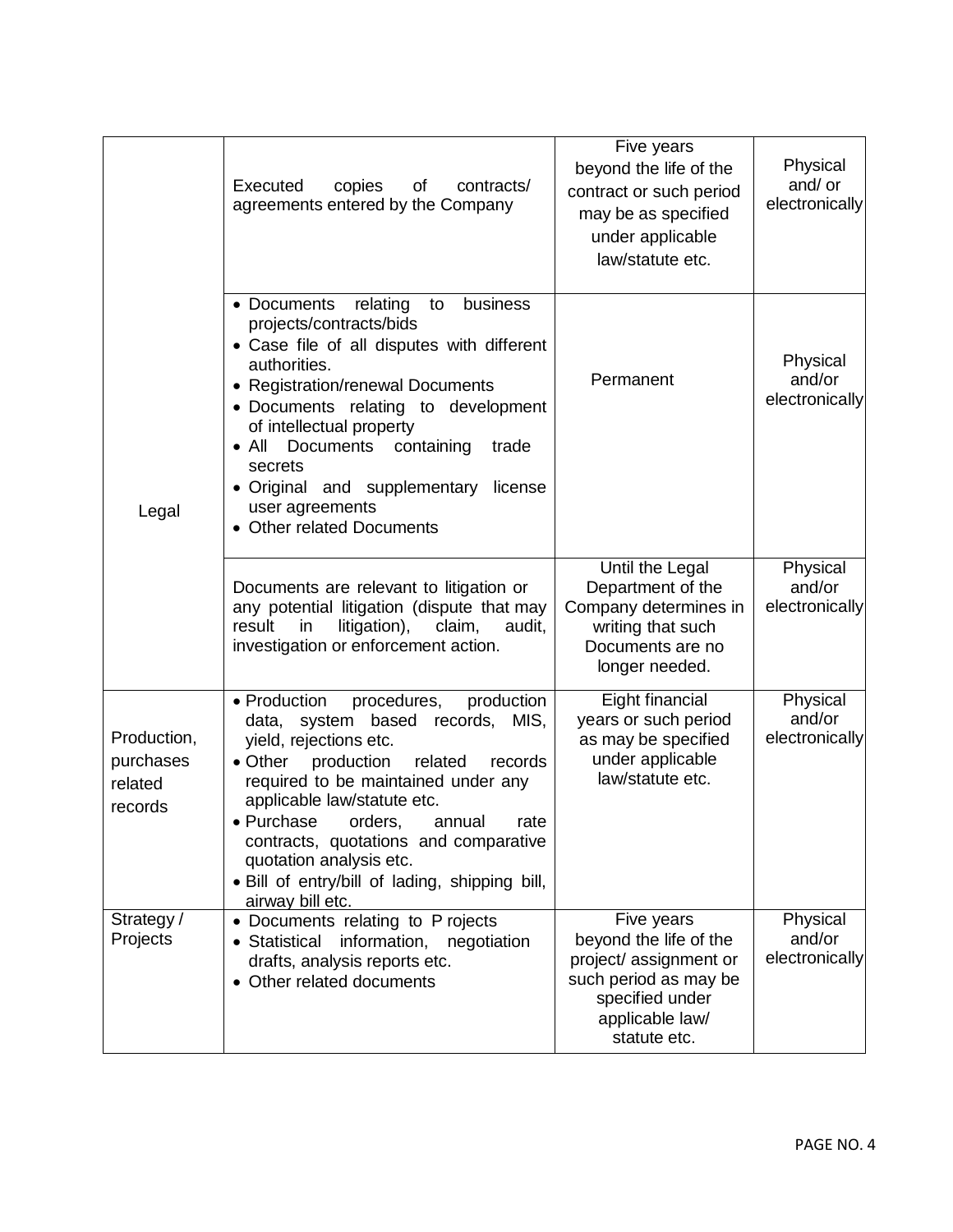| Employment/<br>Personnel<br>records                          | individual<br>• Documents<br>relating<br>to<br>records,<br>payroll,<br>salary<br>personnel<br>performance<br>history,<br>bonuses,<br>reviews etc.<br>• Other personnel related documents                                                                                                                  | Eight financial<br>years or such period<br>as may be specified<br>under applicable<br>law/statute etc.    | Physical<br>and/or<br>electronically                                         |
|--------------------------------------------------------------|-----------------------------------------------------------------------------------------------------------------------------------------------------------------------------------------------------------------------------------------------------------------------------------------------------------|-----------------------------------------------------------------------------------------------------------|------------------------------------------------------------------------------|
| Information<br>technology                                    | • Documents<br>in.<br>relation<br>to<br>of<br>IT<br>hardware,<br>procurement<br>software, licenses etc.<br>• Operations & User Manuals<br>• Licence and Information<br>Security<br>Register<br>• Server logs<br>• Disaster Recovery Site logs<br>• Inventory of back up data<br>• Other related Documents | Eight financial<br>years or such<br>period as may be<br>specified under<br>applicable<br>law/statute etc. | Physical<br>and/ or<br>electronically                                        |
| Marketing<br>and Sales<br>records                            | • Final copies of marketing and sales<br>documents<br>• Sales & Marketing policies<br>• Excise Invoices<br>• Debit Note/Credit Notes<br>• Credit Appraisal Forms & Ratings<br>• Agreements with Agents<br>• Collection Advices<br>• Related MIS<br>• Other related Documents                              | Eight financial<br>years or such period<br>as may be specified<br>under applicable<br>law/statute etc.    | Physical<br>and/<br>or<br>electronically                                     |
| International                                                | the<br><b>Documents</b><br>by<br>governed<br>jurisdiction of foreign country                                                                                                                                                                                                                              | As per<br>requirement of<br>concerned the<br>country                                                      | Physical<br>and/ or<br>electronically                                        |
| Incidental or<br>other<br>business<br>related<br>information | • Drafts and preliminary versions of<br>superseded<br>by work<br>documents<br>paper<br>other<br>transitory<br>and<br>information<br>• Any other Document relating to the<br>business of the Company                                                                                                       | As long as it<br>remains relevant<br>180 days or as long as<br>it remains current                         | Physical<br>and/or<br>electronically<br>Physical<br>and/ or<br>electronicall |

*Where the preservation period of Documents is not included in the above identified categories, such period shall be determined by the application of the general guidelines affecting Document preservation identified in this Policy, as well as any other pertinent factors.*

*Any document not included above, should be maintained for a minimum period legally required and in other cases as determined by the respective head of the department in writing.*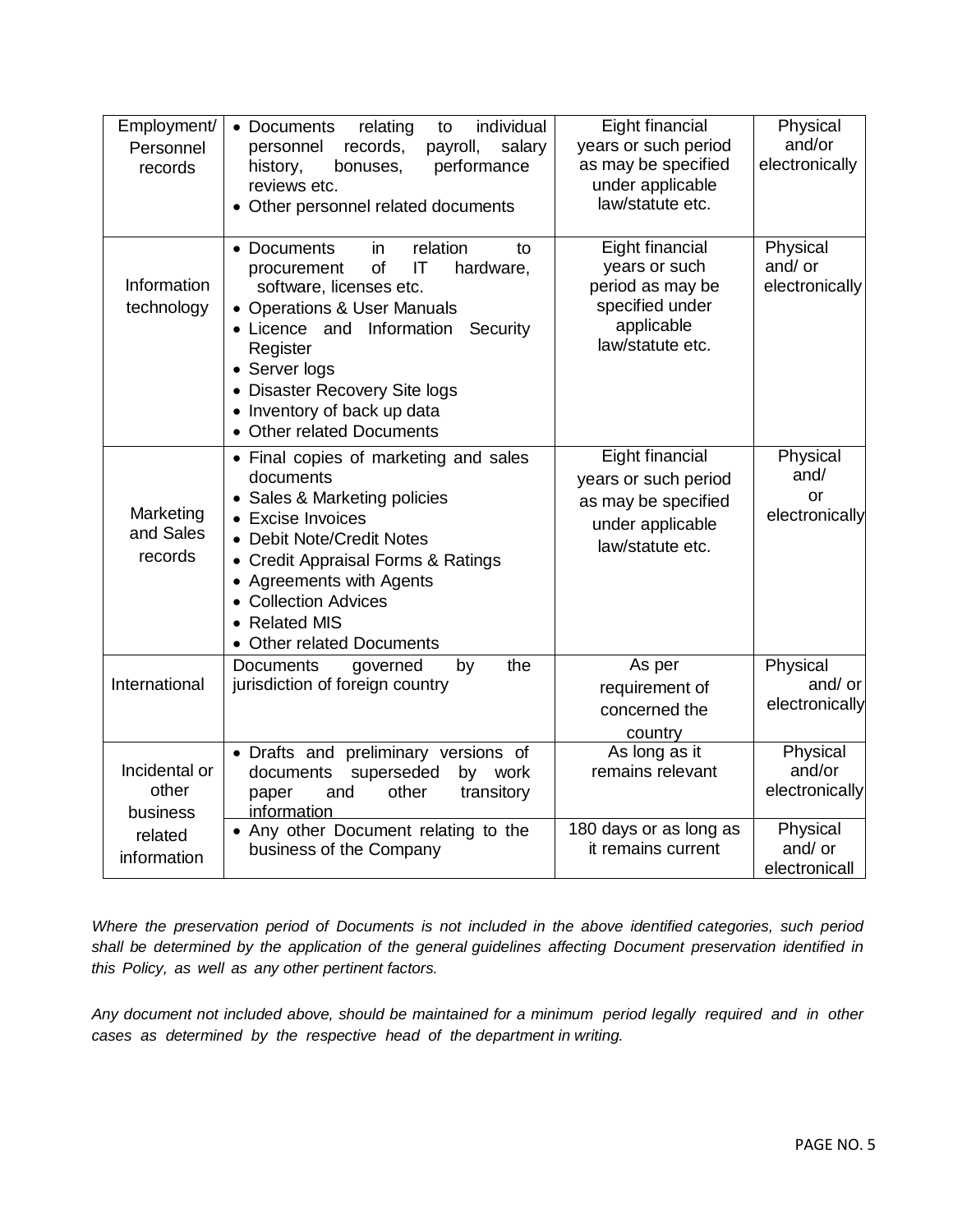# **6. Accessibility and retrieval of records**

### **i. Retention of Physical records**

Preserved records shall be kept confidentially, securely with access control and with ease of retrieval, whether in-house or externally. Measures should be taken for physical security of the records maintained like selection of area of record room, firefighting device, access control, etc.

## **ii. Retention of Electronic Records**

Wherever allowed/required by any law/statute, records may be maintained in electronic form. In case records and documents are maintained in electronic form, all the requirements relating to Information Technology Act, 2000, including any statutory amendment(s) or modification(s) thereto, shall be adhered to.

In case of switch-over to another electronic system, it should be ensured that all the records in the old electronic system should be migrated to new electronic system and all old records are accessible in the new system.

#### **7. Destruction of documents**

All information generated in the course of the Company's business activities that is not required to be retained must be safely destroyed or discarded as soon as practicable, but in any event within 180 days of the completion of the project/assignment/contract.

# **i. Physical:**

The Documents should be destroyed at the end of the preservation period specified under Clause 5 of this Policy. The destruction should be carried out in a way that preserves the confidentiality of any information they contain, if so required. A record should be kept about the Documents that have been destroyed.

Records which are required to be maintained for certain period of time, shall be added to the archive when it no longer has a business need. Files or items when added to the archive will be recorded on a database that shall be maintained by the facilities and retrieving the records from the archive must be for valid business reasons.

Office copies of Notices, Agenda, Notes on Agenda and other related papers of the transferor company, as handed over to the transferee company may be destroyed in terms of this clause and permission of the Central Government, where applicable.